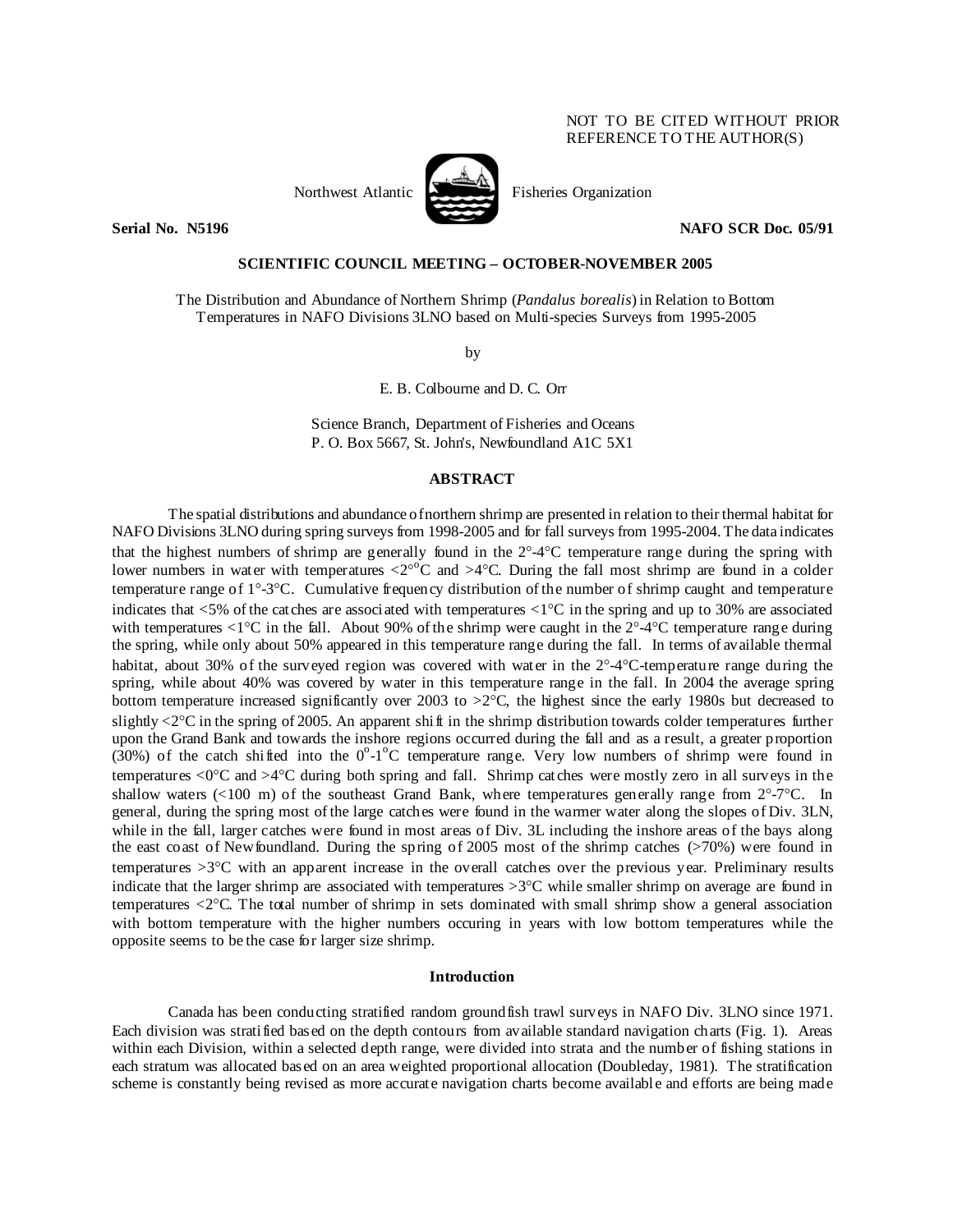to extend the stratification scheme shoreward and into deeper water along the shelf edge (Bishop, 1994; Murphy, 1996; Brodie, 1996).

Since the fall of 1995 the Canadian research vessel surveys in the Newfoundland and Labrador Region made use of a Campelen 1800 shrimp trawl (Mccallum and Walsh, 1996). As a result the annual spring and fall stratified random surveys now provides abundance and distribution data on northern shrimp (*Pandalus borealis*). In this manuscript we present an update to Colbourne and Orr (2004) where an analysis of the distribution and abundance of northern shrimp in relation to their thermal habitat in NAFO Div. 3LNO was presented. We begin by examining the mean catch rates and the cumulative distributions of available temperature to the survey and catch numbers for the complete range of temperatures encountered in the region. We then present spatial distribution maps of northern shrimp in relation to the near-bottom temperature fields for both the spring and fall surveys.

### **Data and Methods**

The historical oceanographic data set for the Newfoundland Shelf is available from archives at the Marine Environmental Data Service (MEDS) in Ottawa and from working databases maintained at the Northwest Atlantic Fisheries Centre (NAFC) in St. John's Newfoundland. Since 1989, net-mounted conductivity-temperature-depth (Seabird model SBE-19 CTD systems) recorders have replaced XBTs on the annual assessment surveys as the primary oceanographic instrument. This system records temperature and salinity data during trawl deployment and recovery and for the duration of the fishing tow. Data from the net-mounted CTDs are not field calibrated, but are checked and factory calibrated periodically maintaining an accuracy of 0.005°C in temperature and 0.005 in salinity. Expendable bathythermographs (XBTs) are only used when the net-mounted CTD fails during the tow, these are accurate to within 0.1°C.

Data on shrimp abundance and distribution were available for the years 1995-2004 for the fall and from 1998- 2005 for the spring surveys. Fishing sets of 15 minute duration at a towing speed of 3 knots were randomly allocated to strata covering the Grand Bank and slope waters to a depth of 1 500 m (Fig. 1) (Brodie, 1996; McCallum and Walsh, 1996). The mean numbers and weight of northern shrimp for all sets within 1<sup>°</sup>C temperature bins for each survey were computed. Cumulative frequency distributions of catch numbers for each temperature bin are compared to the available temperature distribution within the Div. 3LNO region for all surveys. For the purpose of this preliminary analysis, these distributions were not weighted by sampling intensity or stratum area. Near-bottom temperature grids for NAFO Div. 3LNO were then produced from all available spring data for the years 1998-2005 and for the fall surveys for the years 1995 to 2004. All near-bottom temperature values for the time period of each survey were interpolated onto a regular grid and contoured using a geostatistical (2-dimensional Kriging) procedure. The numbers and total weight of northern shrimp per fishing set are displayed over the temperature contours as expanding solid circles proportional to the magnitude of the catch. It is noted that a significant portion of Div. 3L was not sampled during the fall of 2004.

### **Results**

The average number and weight of northern shrimp caught per fishing set in  $1^{\circ}$ C-temperature bins are displayed in Fig. 2 and 3 for the spring and fall surveys, respectively. Significantly higher numbers and weight of shrimp were caught in the 2°-4°C-temperature range during the spring surveys, with much lower numbers in waters with temperatures  $\langle 2^{\circ}C \rangle$  and  $>4^{\circ}C$ . During the spring of 2005 most of the shrimp catches ( $>70\%$ ) were found in temperatures >3°C with an apparent increase in the overall catches over the previous year. Shrimp were also found in the –1.5°-1°C and 5-7°C temperature ranges but in very low numbers. During the fall surveys most of the shrimp catches were in the 1°-3°C-temperature range. There appeared to be a decrease in the catch rates in the lower temperature bins during the fall of 2004 however the survey coverage was incomplete. Larger catches were observed in the 2°-4°C-temperature range during the spring compared to the fall, while smaller catches were observed in 0-1°C temperature range during the spring compared to the fall (Fig. 2 and 3). This is the result of a shift in shrimp distribution further south and west in over the Grand Bank in colder water during the fall. The observed seasonal change in distribution as determined by the surveys was most evident in the northern regions of NAFO Div. 3L. The largest observed catches of shrimp occurred in the fall of 2002 and spring of 2003 in the 2°- 3°C-temperature range. In general, catch rates and the estimated biomass of northern shrimp has increased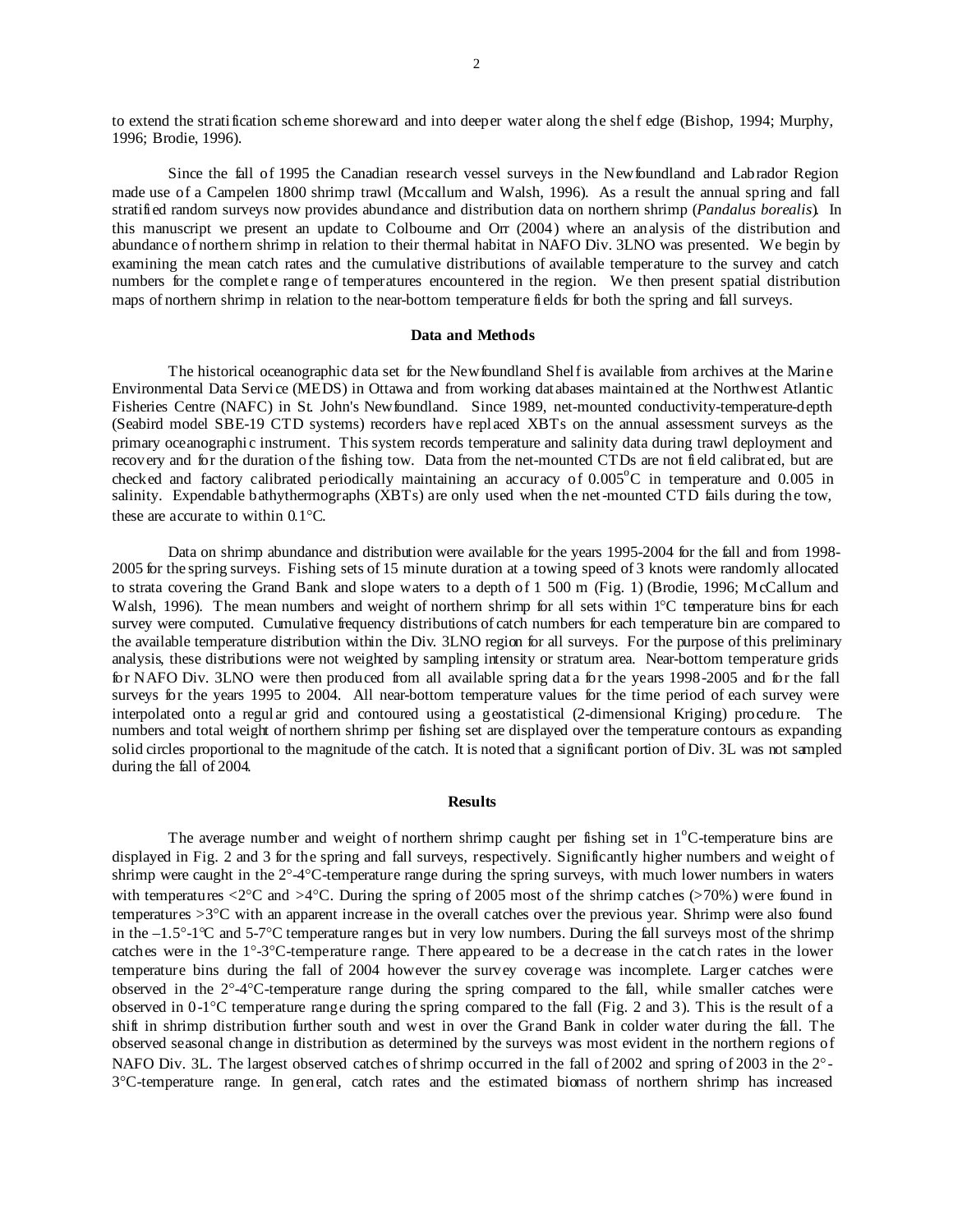substantially during the past three or four years, compared to earlier years of the surveys (Orr *et al*., 2000, 2001, and 2002).

The average weight of shrimp per set in  $1^{\circ}$ C temperature bins indicates that the larger shrimp (6-7 g) are associated with temperatures  $>3^{\circ}$ C while smaller shrimp (4-5 g) on average are found in temperatures <2 $^{\circ}$ C (Fig. 4). The total number of shrimp in sets with average weights of  $\lt 5$  g show a general association with bottom temperature with the higher numbers occuring in years with low bottom temperatures. The opposite seems to be the case for shrimp with average sizes of 6-7 g (Fig. 5). It should be noted however that these are average numbers and the sets actually contain both males and females shrimp of all sizes, so more effort is probably need to confirm any size depentent relationship with changes in temperature.

 To further partition the thermal habitat of northern shrimp in Div. 3LNO we computed annual and average cumulative distributions of available temperature and catch number temperature distributions based on data from the surveys for the years 1998-2005 for the spring (Fig. 6) and 1995-2004 for the fall (Fig. 7). The average distributions for spring and fall based on all data are displayed in Fig. 8. The cumulative frequency distribution of the number of sets for each temperature bin shows the temperature available to the survey and the cumulative distributions of catch numbers show the distribution of catches in relation to the available temperature. These preliminary results indicate that <5% of the catches are associated with temperatures <1°C in the spring while up to 20% of the catches are associated with temperatures  $\langle 1^{\circ}C \rangle$  in the fall. In the 1°-2°C range, around 10% were caught in the spring and about 20% in the fall surveys. About 90% of the shrimp were caught in the  $2^{\circ}$ -4°C temperature range during the spring, while only about 50% appeared in this temperature range during the fall. Less than 5% of the shrimp were caught in the both the spring and fall surveys in areas where the bottom temperatures were >3.5°C. Again a shift in the distribution towards warmer temperatures during the spring of 2005 is evident.

In terms of available near-bottom thermal habitat, in the spring about 20% of the surveyed region was covered with  $\langle 0^{\circ}C \rangle$  water, about 50% was in the  $0^{\circ}$ -3°C temperature range and about 30% of the bottom was covered by water with temperature  $>3^{\circ}C$ . In the fall, about 30% of the surveyed region was covered with  $<0^{\circ}C$ water, about 30% was in the  $0^{\circ}$ -3 $^{\circ}$ C temperature range and about 40% of the bottom was covered by water with temperature  $>3^{\circ}C$  (Fig. 8). These results indicate that on average the thermal habitat in the surveyed area of Div. 3LNO during both spring and fall is very similar. There are exceptions however, the most noteworthy being the spring of 2004 when most of the area had warmed significantly compared to the fall of 2003. It should be noted that these percentages are based on the relatively warm years of 1995-2005. The shift in the shrimp distribution towards colder temperature bins during the fall is clearly evident by comparing the cumulative distributions displayed in Fig. 6 to 8.

 The areal extent of the bottom covered by water in various temperature ranges during spring for the Div. 3LNO region is displayed in Fig. 9 (top panel). In this region from 1975 to 1983 most of the bottom area was covered by water above 0°C with only approximately 20% covered by <0°C water. From 1984 to 1997 there was a large increase in the area of <0°C water with percentages reaching near 60% in some years. Since 1997 there was a significant decrease in the percentage area of the bottom covered by <0°C water and a corresponding increase in the area covered by water ≥1°C. During 2000 the area of cold water began to increase reaching 30% by 2002 and to 40% by 2003. This area decreased again in 2004 to <10% the lowest value in the record and increased slightly to about 10% in 2005. The area of the Grand Bank covered by water >3°C in 2004 and 2005 was about 20%, similar to that observed during the warm period of the late 1990s.

The average spring bottom temperature time series for the Div. 3LNO region shows large inter-annual variations of about 1°C amplitude and a downward trend that started in 1984. This trend continued until the early-1990s. The highest temperature in the 25-year record occurred in 1983 when the average temperature was 3.2°C and the lowest temperature of 0.25°C occurred in 1990. Recently, temperatures have increased over the lows of the early-1990s with the average bottom temperature during the spring of 1999 and 2000 reaching 2°C. During the spring of 2001 to 2003, the average bottom temperature decreased over the 2000 value to about 1°C in 2003, the 11<sup>th</sup> coldest in the 28 year record (Fig. 9, bottom panel). In 2004 the average spring bottom temperature increased significantly over 2003 to  $>2^{\circ}C$ , the highest since the early 1980s but decreased to slightly  $<2^{\circ}C$  in the spring of 2005.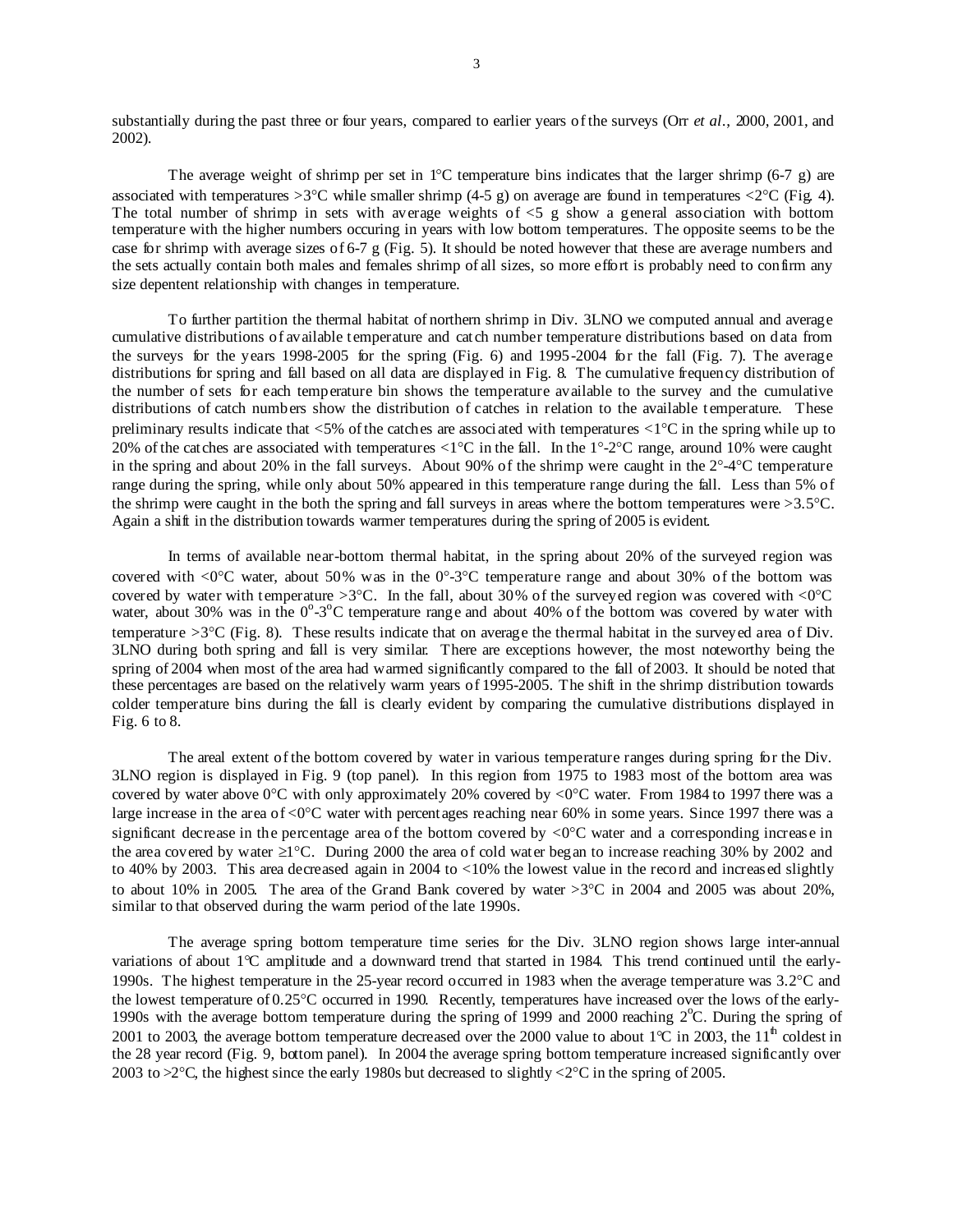The spring and fall bottom temperature maps together with the number and weight of shrimp caught per set for NAFO Div. 3LNO are shown in Fig. 10 to 12. In general, spring bottom temperatures in the northern areas ranged from  $\langle 0^\circ \text{C}$  in the inshore regions of the Avalon Channel to  $>3^\circ \text{C}$  at the shelf edge. Over the central and southern areas bottom temperatures ranged from 1°C to >3.5°C on the Southeast Shoal and >3°C along the edge of the Grand Bank. During the cold years from 1990-1995 virtually the entire 3L area (except the deeper slope regions) and a significant portion of Div. 3NO was covered by <0°C water (Colbourne, 2000). Beginning around 1996 the area of <0°C water began to retract and by 1999 it was restricted to a small area in the Avalon Channel. During 2001 and 2003 the area of <0°C water began to increase again covering most of the plateau of the Grand Bank in Div. 3L, however, during the spring of 2004 this area reached a record low. During the spring of 2005 the area of <0°C water increased slightly over the previous year remained below normal. On average bottom temperatures in 3L during the fall are very similar to spring values with  $\langle 0^{\circ}C \rangle$  water covering most of the area during cold years. During the warm years of 1998 and 1999 most of the coldest water was restricted to the deeper portions of the Avalon Channel. In the shallower regions of 3NO, however, fall bottom temperatures are generally warmer than spring values (by  $2^{\circ}$ -3°C) as a result of summer surface heating (Colbourne, 2000; Colbourne and Murphy, 2000).

The numbers and weight of northern shrimp caught per set during each survey are displayed with the temperature contours in Fig. 10 and 11 for the spring surveys and in Fig. 12 and 13 for the fall surveys as expanding symbols. The size of the circle is proportional to the magnitude of the catch or weight in each set. The majority of fishing sets in the shallow regions (water depths <100 m) of southern Div. 3L and most of Div. 3NO show either zero catches or very low numbers. During the spring surveys most of the large catches were found in the warmer water along the slopes of Div. 3LN with very low catches in Div. 3O (Fig. 10). During the fall surveys, again large catches occurred along the outer areas and slopes of the Grand B ank, however as described above, larger catches were more widely distributed in Div. 3L, including the inshore areas of the bays along the east coast of Newfoundland (Fig. 12). It appears that during the fall, shrimp were caught in all available temperatures in Div. 3L, although in much lower numbers in the cold-intermediate-layer (CIL  $<0^{\circ}$ C) water of Div. 3L. Shrimp catches were mostly zero in all surveys both spring and fall in the shallow waters (<100 m) of the southeast Grand B ank where temperatures generally range from  $2^{\circ}$ -7°C. There were also many zero catches observed in the deepest sets  $(>1000 \text{ m})$  along the edges of the Grand Bank during the fall surveys in water with temperatures  $>3.5^{\circ}$ C. In general, as catch rates and the total biomass of shrimp increased during the most recent years of the surveys there were more non-zero catches occurring in most areas, particularly in Div. 3L during the fall.

### **Summary**

 Data on the spatial distributions and abundance of northern shrimp collected during the multi-species surveys in NAFO Div. 3LNO indicate that the highest numbers of shrimp are generally found in the 2°-4°C temperature range during the spring with lower numbers in water  $\langle 2^{\circ}C \rangle$  and  $>4^{\circ}C$ . During the fall most shrimp are found in a colder temperature range of 1°-3°C. Cumulative frequency distribution of the number of shrimp caught and temperature indicates that  $<5\%$  of the catches are associated with temperatures  $<1^{\circ}\text{C}$  in the spring and up to 30% are associated with temperatures  $\langle 1^{\circ}$ C in the fall. About 90% of the shrimp were caught in the 2°-4°C temperature range during the spring, while only about 50% appeared in this temperature range during the fall. In terms of available thermal habitat, about 30% of the surveyed region was covered with water in the 2°-4°C-temperature range during the spring, while about 40% was covered by water in this temperature range in the fall. In 2004 the average spring bottom temperature increased significantly over 2003 to >2°C, the highest since the early 1980s but decreased to slightly  $\langle 2^{\circ}C \rangle$  in the spring of 2005. An apparent shift in the shrimp distribution towards colder temperatures further upon the Grand Bank and towards the inshore regions occurred during the fall and as a result, a greater proportion (30%) of the catch shifted into the  $0^{\circ}$ -1°C temperature range. Very low numbers of shrimp were found in temperatures  $\langle 0^{\circ}C \rangle$  and  $>4^{\circ}C$  during both spring and fall. Shrimp catches were mostly zero in all surveys in the shallow waters  $(< 100 \text{ m})$  of the southeast Grand Bank, where temperatures generally range from  $2^{\circ}$ - $7^{\circ}$ C. In general, during the spring most of the large catches were found in the warmer water along the slopes of Div. 3LN, while in the fall, larger catches were found in most areas of Div. 3L including the inshore areas of the bays along the east coast of Newfoundland. During the spring of 2005 most of the shrimp catches (>70%) were found in temperatures >3°C with an apparent increase in the overall catches over the previous year. Preliminary results indicate that the larger shrimp are associated with temperatures >3°C while smaller shrimp on average are found in temperatures <2°C. The total number of shrimp in sets dominated with small shrimp show a general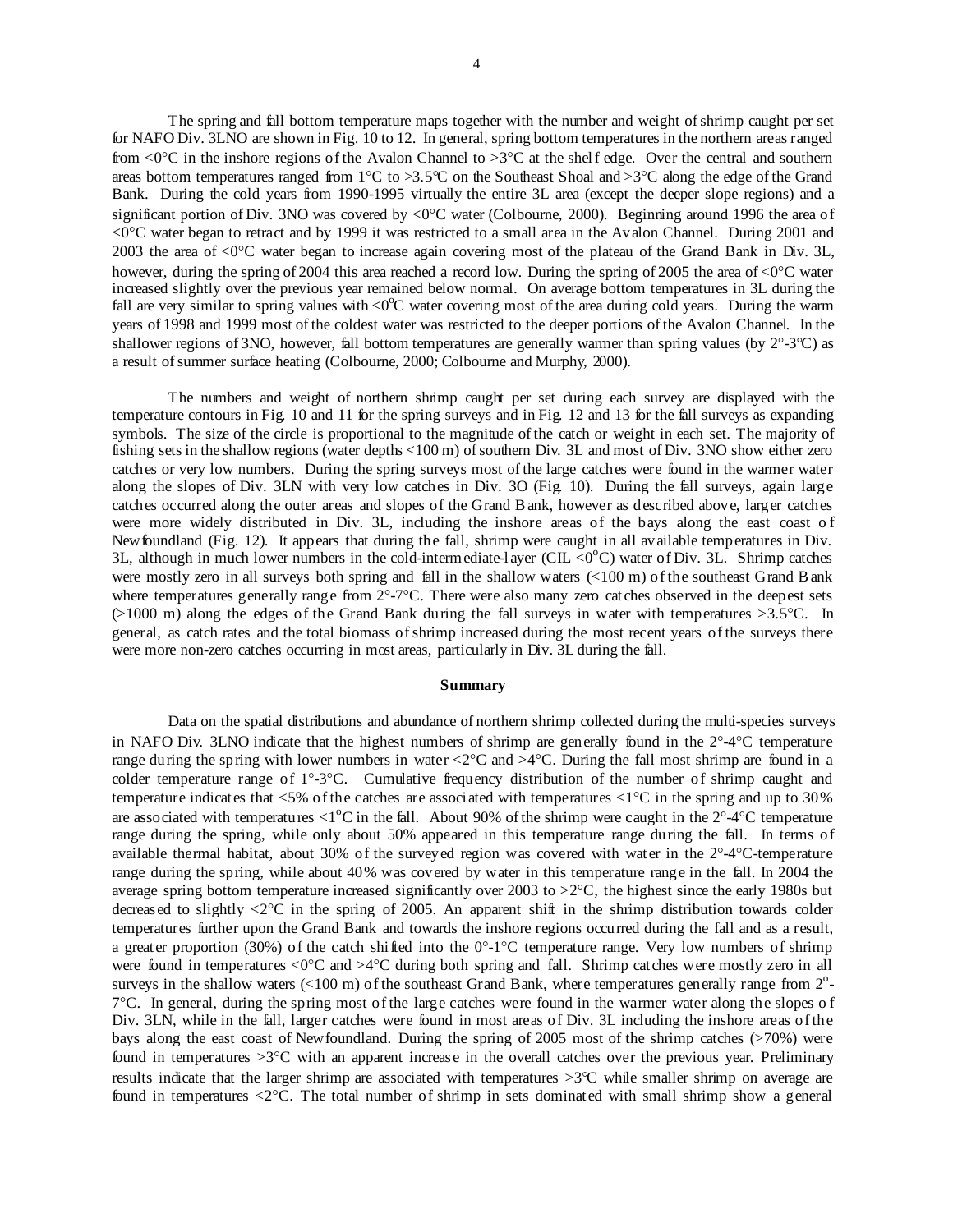association with bottom temperature with the higher numbers occuring in years with low bottom temperatures while the opposite seems to be the case for larger size shrimp. Finally it is not known if the observed changes in the distribution from spring to fall are environmentally driven, feeding behaviour or due to other factors, such as changes in trawl catchability.

### **References**

- Bishop, C. A. 1994. Revisions and additions to the stratification scheme used during research vessel surveys in NAFO Subareas 2 and 3. *NAFO SCR. Doc*., No. 43, Serial No. N2413, 23p.
- Brodie, W. 1996. A description of the 1995 fall groundfish survey in Divisions 2+3KLMNO. *NAFO SCR. Doc*., No. 27, Serial No. N2700, 7 p.
- Colbourne E. B. and E. F. Murphy. 2000. Recent trends in bottom temperatures and distribution and abundance o f Atlantic cod (*Gadus morhua*) in NAFO Divisions 3LNO during spring and fall. *NAFO SCR Doc*., No. 20, Serial No. N4249, 30 p.
- Colbourne, E. B. 2000 Oceanographic conditions in NAFO Divisions 2J 3KLMNO during 1999 with comparisons to the long-term (1961-1990) average. *DFO Res. Doc*., No. 2000/48, 52 p.
- Colbourne, E. B. and D. C. Orr. 2002. The Distribution and Abundance of Northern Shrimp (*Pandalus borealis*) in Relation to Bottom Temperatures in NAFO Divisions 3LNO based on Multi-Species Surveys from 1995- 2002. *NAFO SCR Doc*., No. 153, Serial No. 4782, 14 p.
- Colbourne, E. B. and D. C. Orr. 2003. The Distribution and Abundance of Northern Shrimp (*Pandalus borealis*) in Relation to Bottom Temperatures in NAFO Divisions 3LNO based on Multi-Species Surveys from 1995- 2003. *NAFO SCR Doc*., No. 81, Serial No. 4922, 18 p.
- Colbourne, E. B. and D. C. Orr. 2004. The Distribution and Abundance of Northern Shrimp (*Pandalus borealis*) in Relation to Bottom Temperatures in NAFO Divisions 3LNO based on Multi-Species Surveys from 1995- 2004. *NAFO SCR Doc*., No. 085, Serial No. 5055, 22 p.
- Doubleday, W. G., Editor. 1981. Manual on groundfish surveys in the Northwest Atlantic. NAFO Sci. Coun. Studies, 2: 56 p.
- Mccallum, B. R., and S. J. Walsh. 1996. Groundfish survey trawls used at the Northwest Atlantic Fisheries Centre, 1971-present. *NAFO SCR Doc*., No. 50, Serial No. N2726, 18 p.
- Murphy E. F. 1996. Corrections to the stratification scheme in 3Ps. *NAFO SCR Doc*., No. 55, Serial No. N2731, 11 p.
- Orr, D. C., P. J. Veitch and D. Sullivan. 2000. An update of information pertaining to northern shrimp (*Pandalus borealis*) and groundfish in NAFO Divisions 3LNO. *NAFO SCR Doc*., No. 85, Serial No. 4342, 33 p.
- Orr, D. C., D. G. Parsons, P. J. Veitch and D. Sullivan. 2001. An update of information pertaining to northern shrimp (*Pandalus borealis*) and groundfish in NAFO Divisions 3LNO. *NAFO SCR Doc*., No. 186, Serial No. 4576, 49 p.
- Orr, D. C., P. J. Veitch and D. Sullivan. 2002. An update of information pertaining to northern shrimp (*Pandalus borealis,* Kroyer) and groundfish in NAFO Divisions 3LNO. *NAFO SCR Doc*., No. 160, Serial No. 4789, 55 p.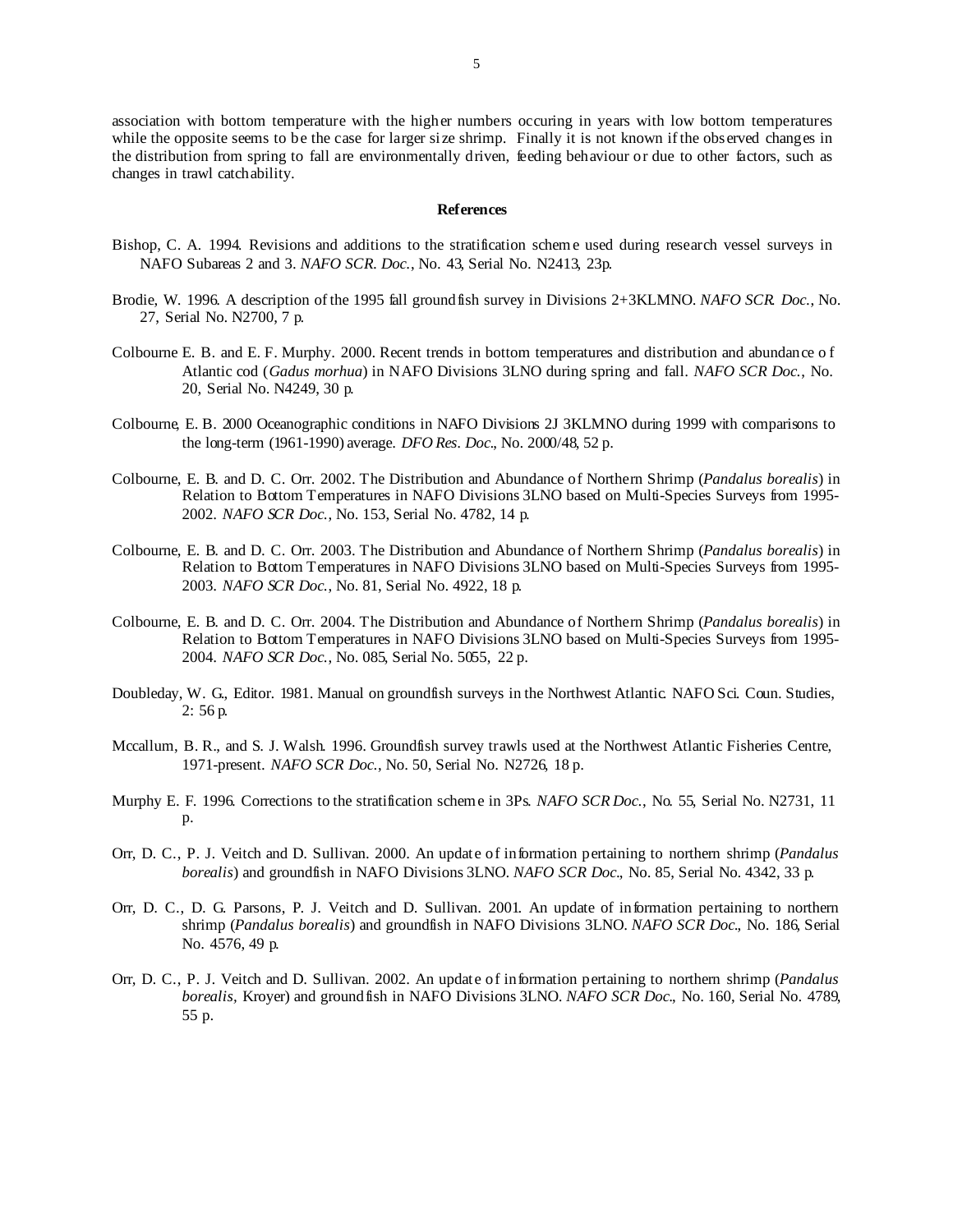

Fig. 1 Location map showing the stratified area and the positions of fishing sets during the Canadian research trawl survey in NAFO Div. 3LNO during the spring of 2005.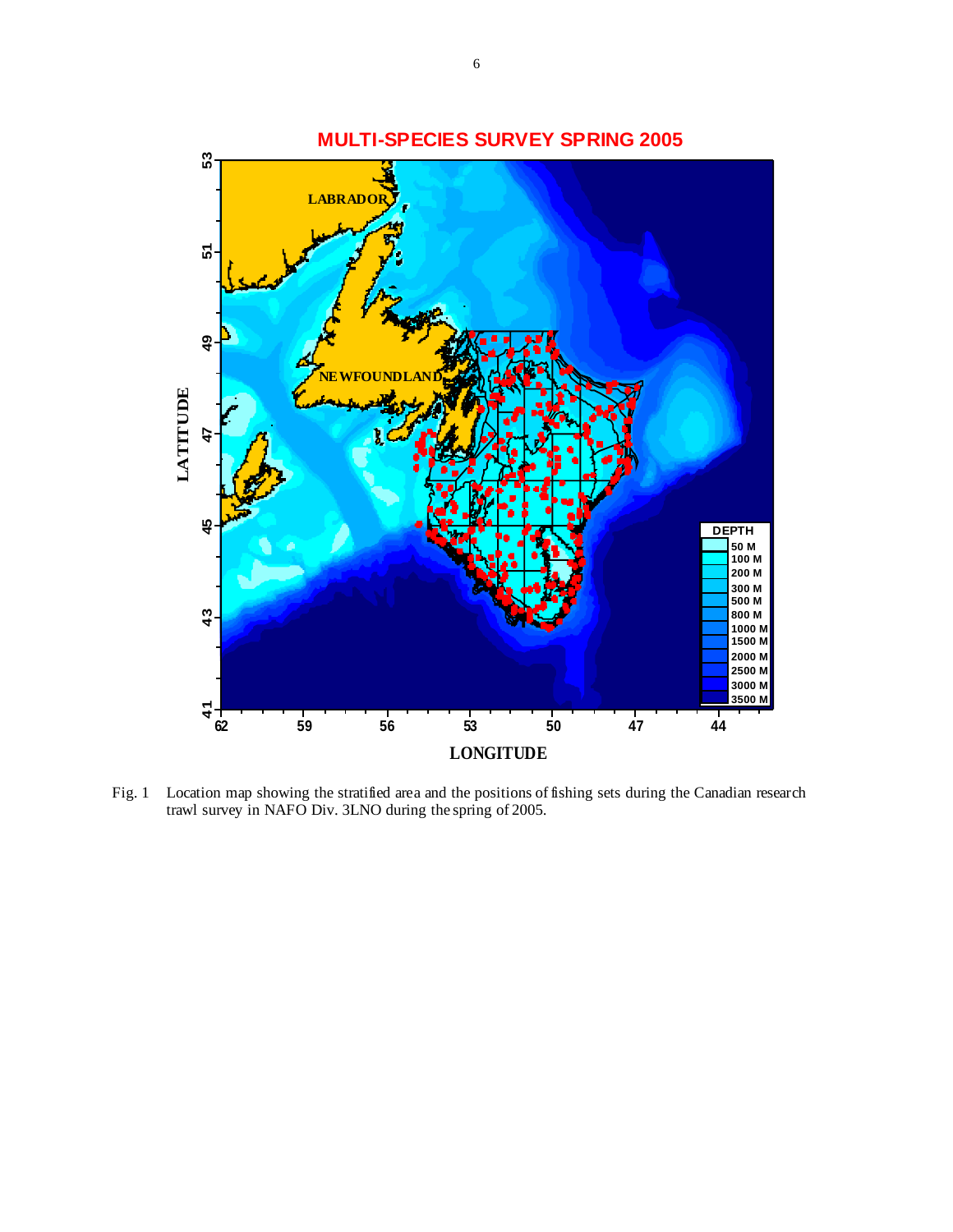

Fig. 2. The average number (top panel) and weight (bottom panel) of northern shrimp per fishing set in 1°C temperature bins for the **spring** surveys in NAFO Div. 3LNO for the years 1998-2005.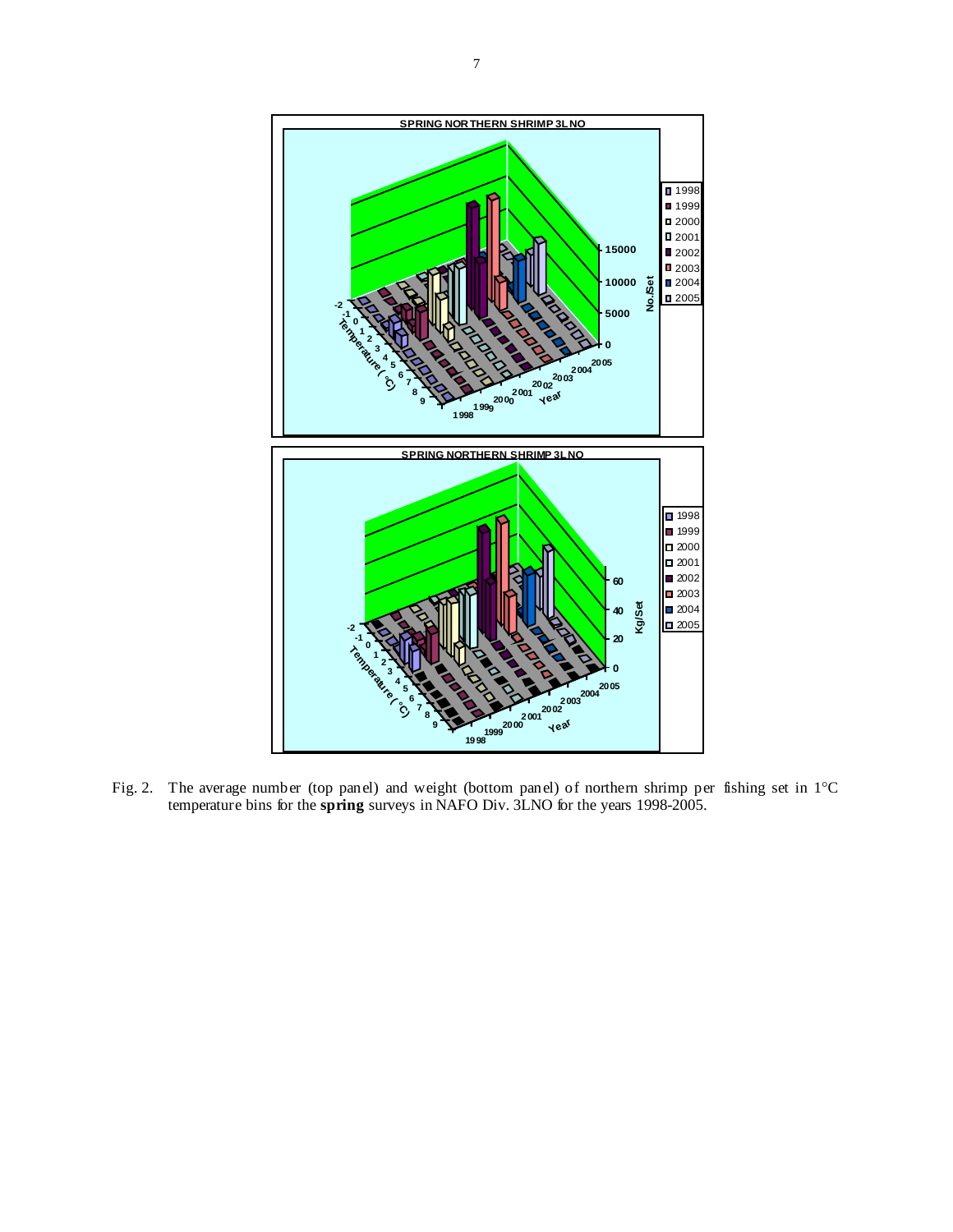

Fig. 3. The average number (top panel) and weight (bottom panel) of northern shrimp per fishing set in 1°C temperature bins for the **fall** surveys in NAFO Div. 3LNO for the years 1995-2004.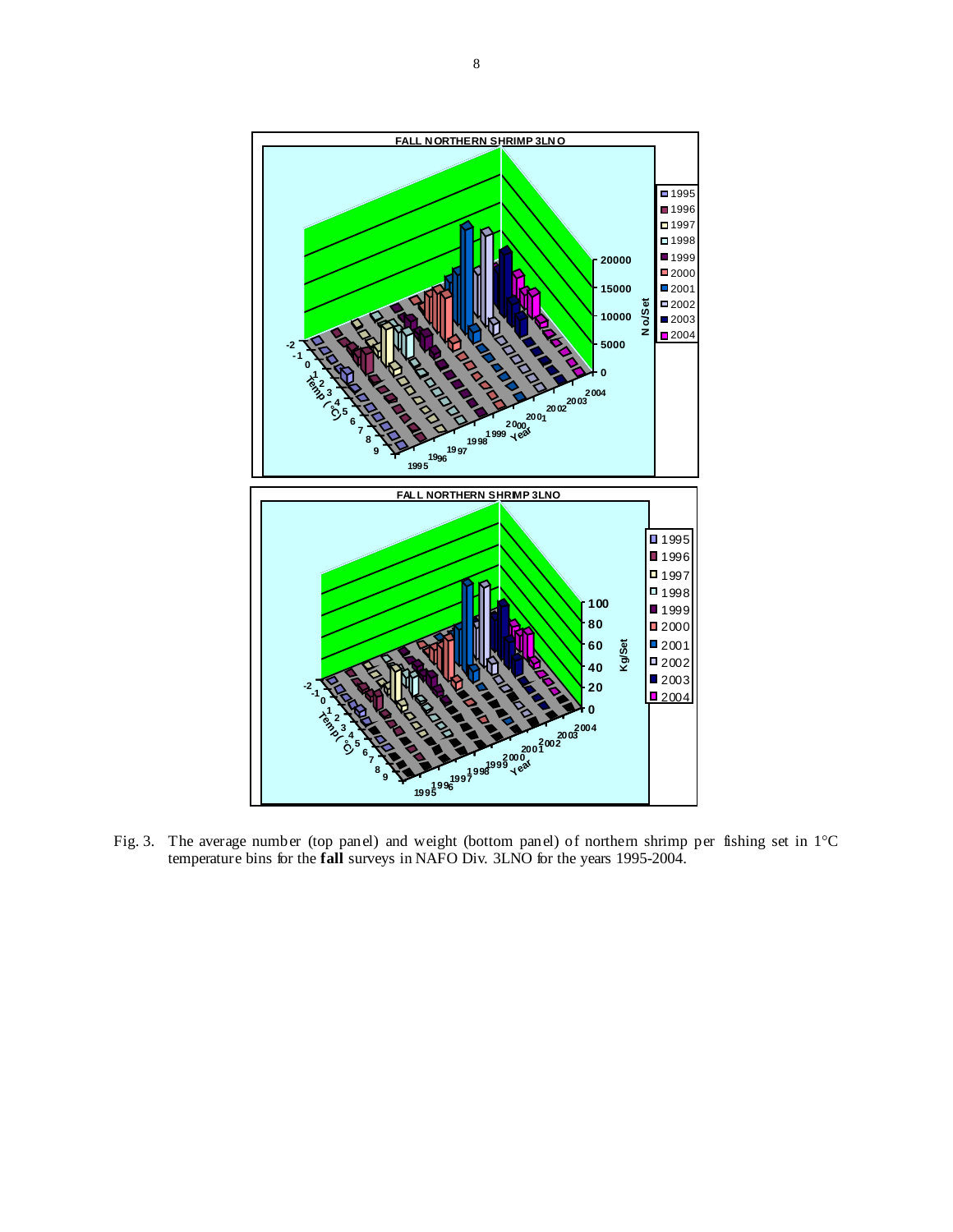

Fig. 4. The average weight (in g) of shrimp per set within  $1^{O}C$  temperature bins for the spring and fall surveys in NAFO Div. 3LNO.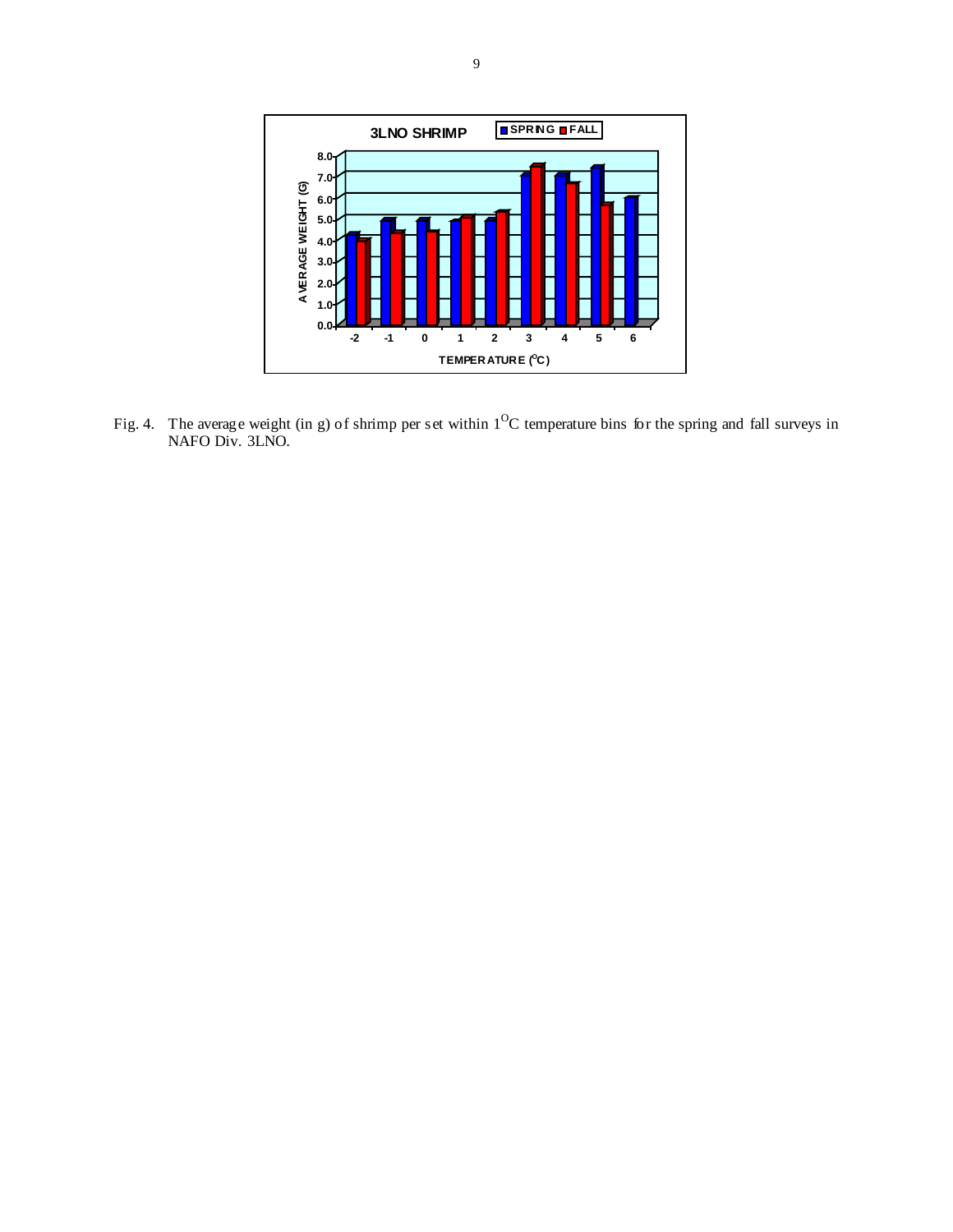

Fig. 5. The total number of shrimp in sets with average weights of <5 g (top panel) and >5 g (bottom panel) together with average spring bottom temperatures in NAFO Div. 3LNO.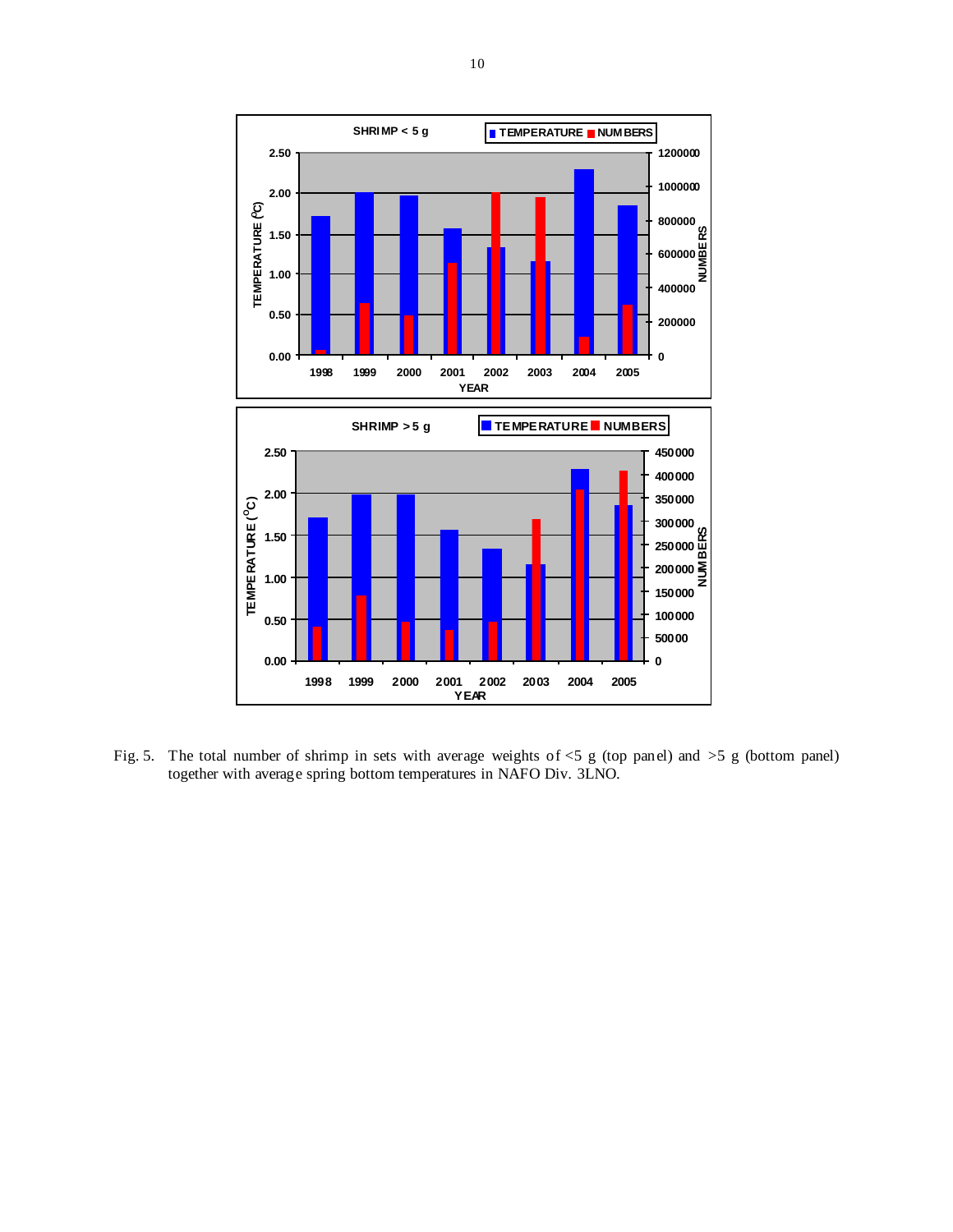

Fig. 6. Cumulative frequency distributions of the number of sets in the 3LNO survey in 1<sup>°</sup>C temperature bins and the cumulative frequency distribution of the number of shrimp caught in 1°C temperature bins for the **spring** surveys from 1998-2005.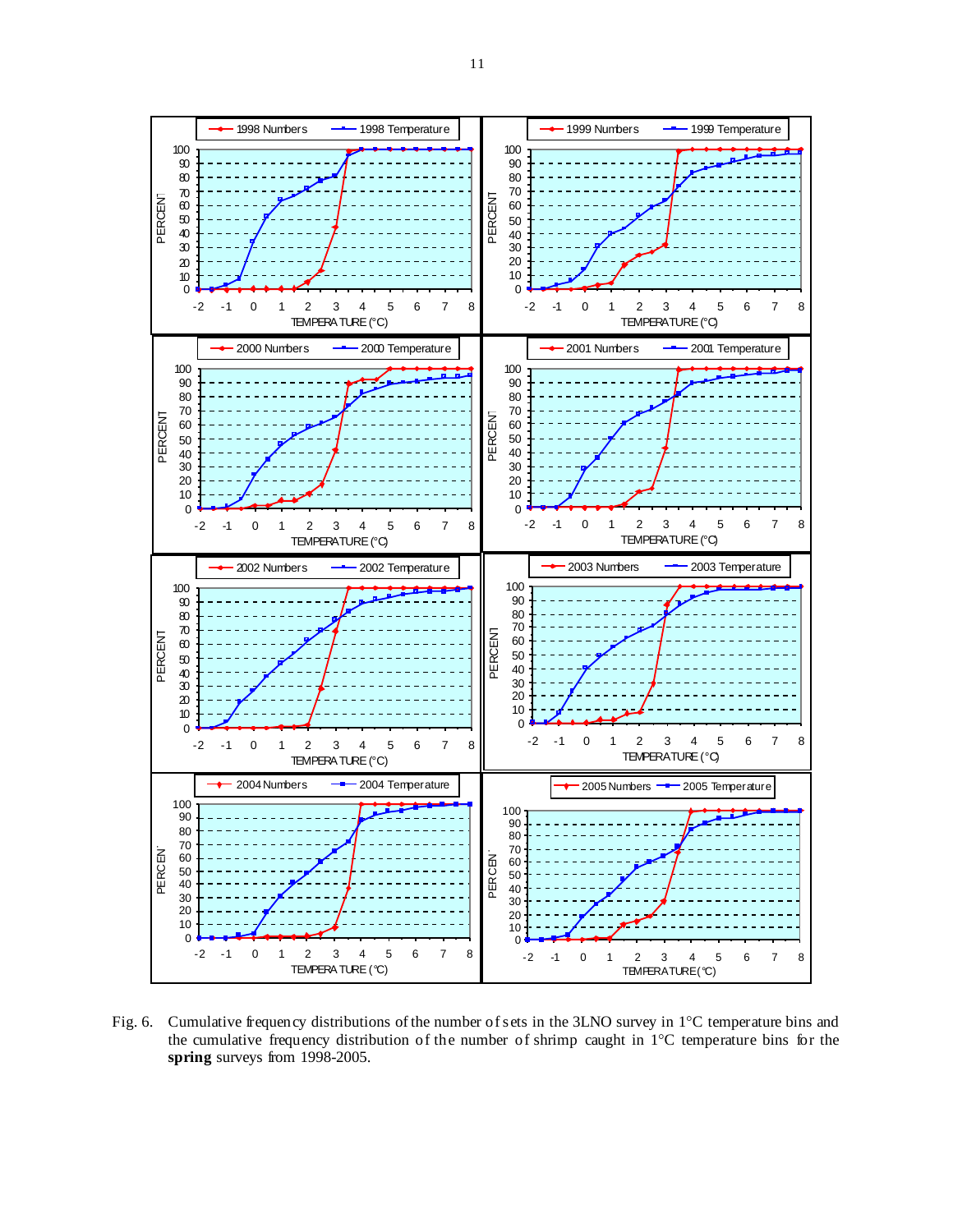

Fig. 7. Cumulative frequency distributions of the number of sets in the 3LNO survey in 1°C temperature bins and the cumulative frequency distribution of the number of shrimp caught in 1°C temperature bins for the **fall** surveys from 1995 to 2004.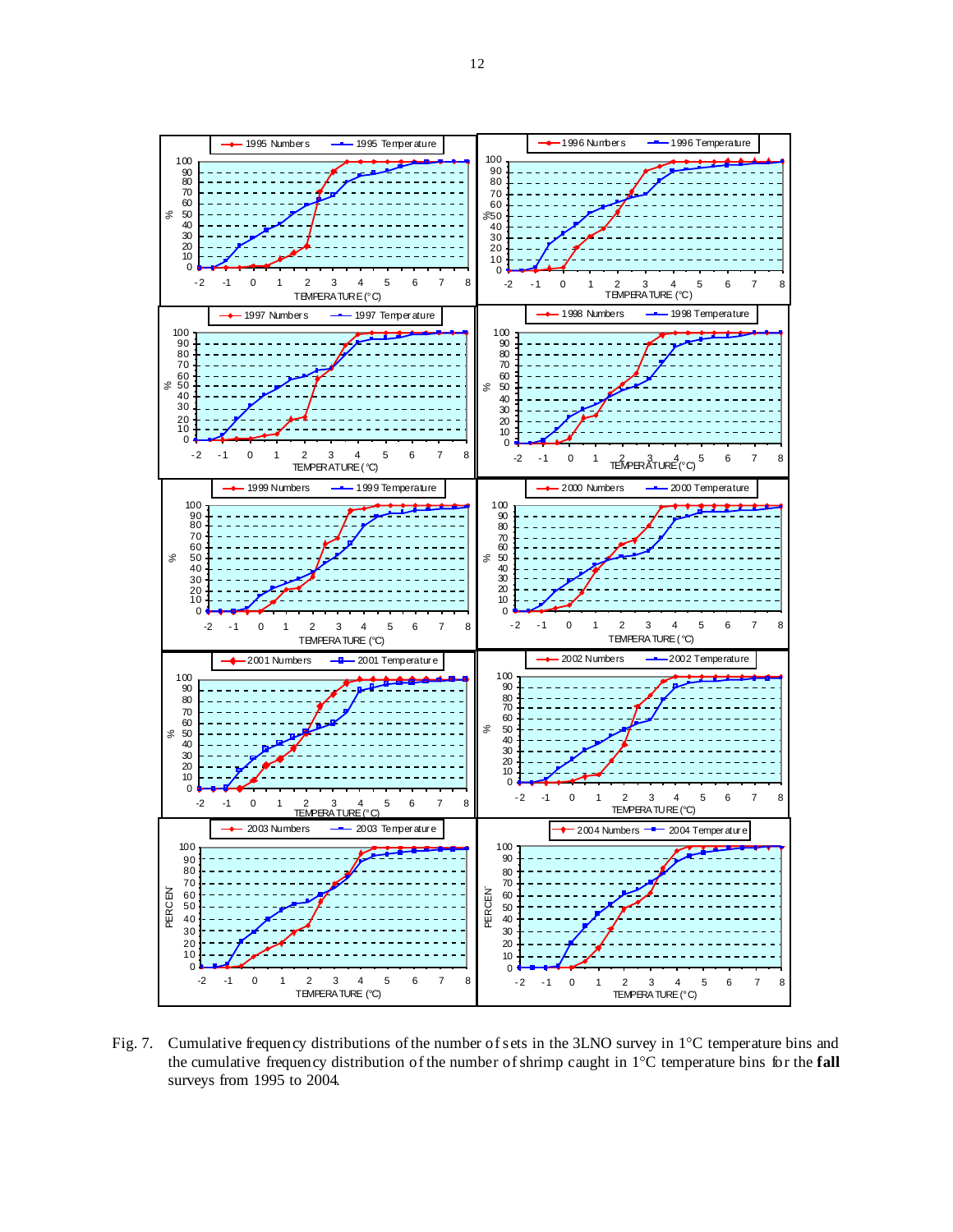

Fig. 8. Average cumulative frequency distributions of the number of sets in the 3LNO survey in 1°C temperature bins and the cumulative frequency distribution of the number of shrimp caught in 1°C temperature bins for all data in the **spring** (top panel) and **fall** (bottom panel) surveys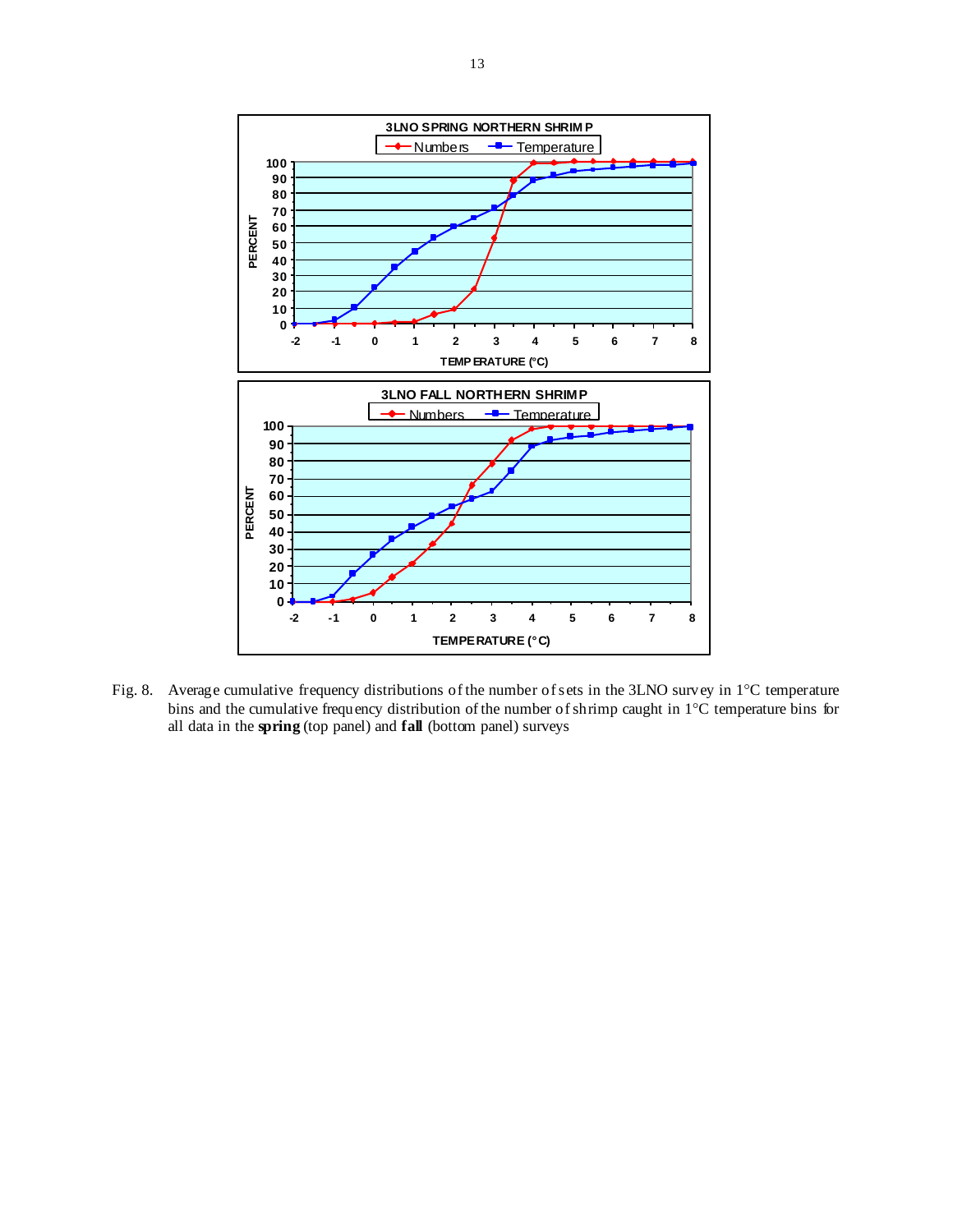

Fig. 9. Time series of the percentage area of the bottom in NAFO Div. 3LNO covered by water with temperatures ≤ 0°C, 0-1°C, 1-2°C, 2-3°C and ≥3°C during spring (top panel) and the spatially averaged spring bottom temperature (bottom panel).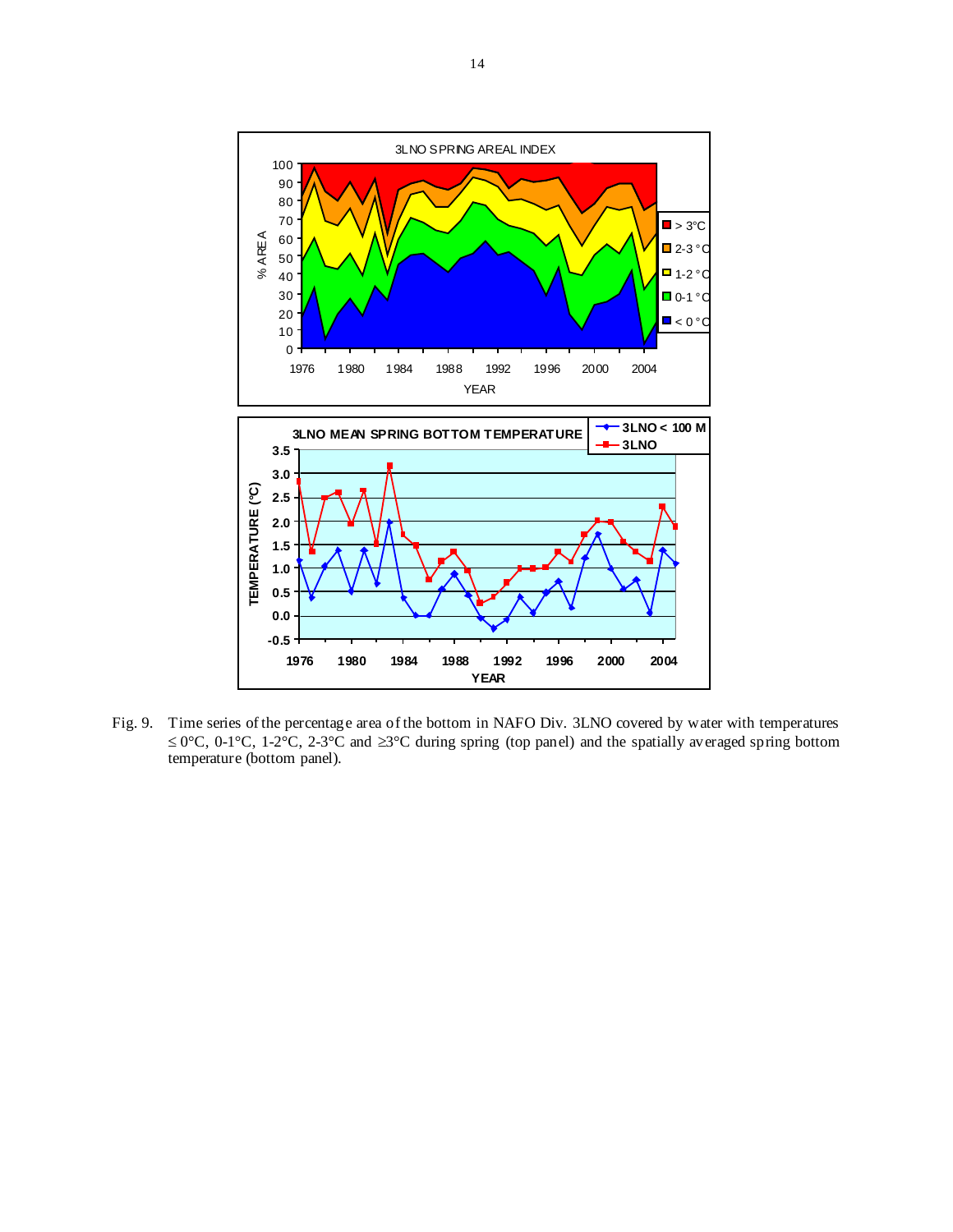

Fig. 10. Bottom temperature contour maps (in °C) for the **spring** of 1998-2001 from the annual 3LNO survey and the numbers of shrimp in each fishing set shown as solid circles. The white crosses represent zero catches. .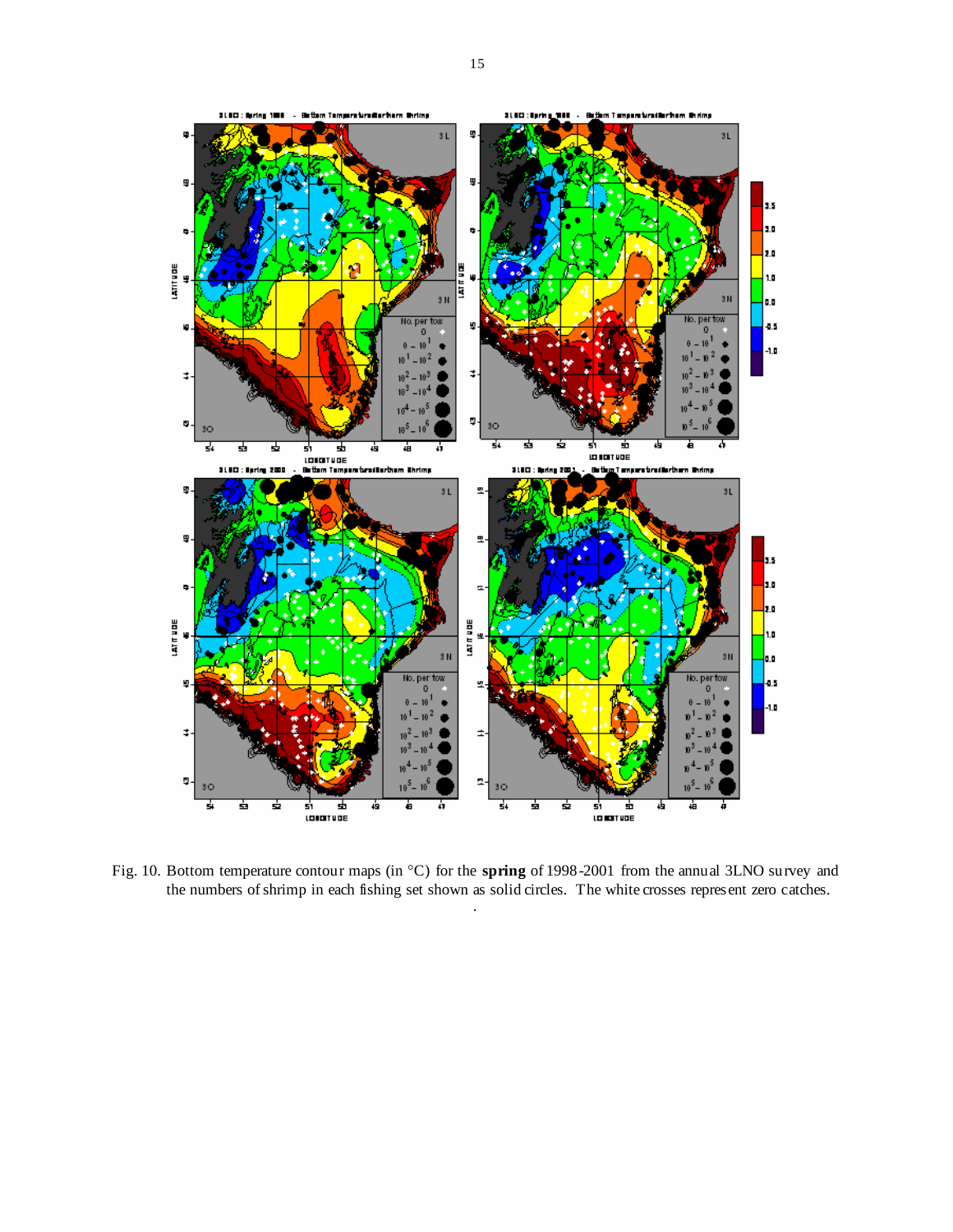

Fig. 10 (cont.). Bottom temperature contour maps (in C) for the **spring** of 2002-2005 from the annual 3LNO survey and the numbers of shrimp in each fishing set shown as solid circles. The white crosses represent zero catches.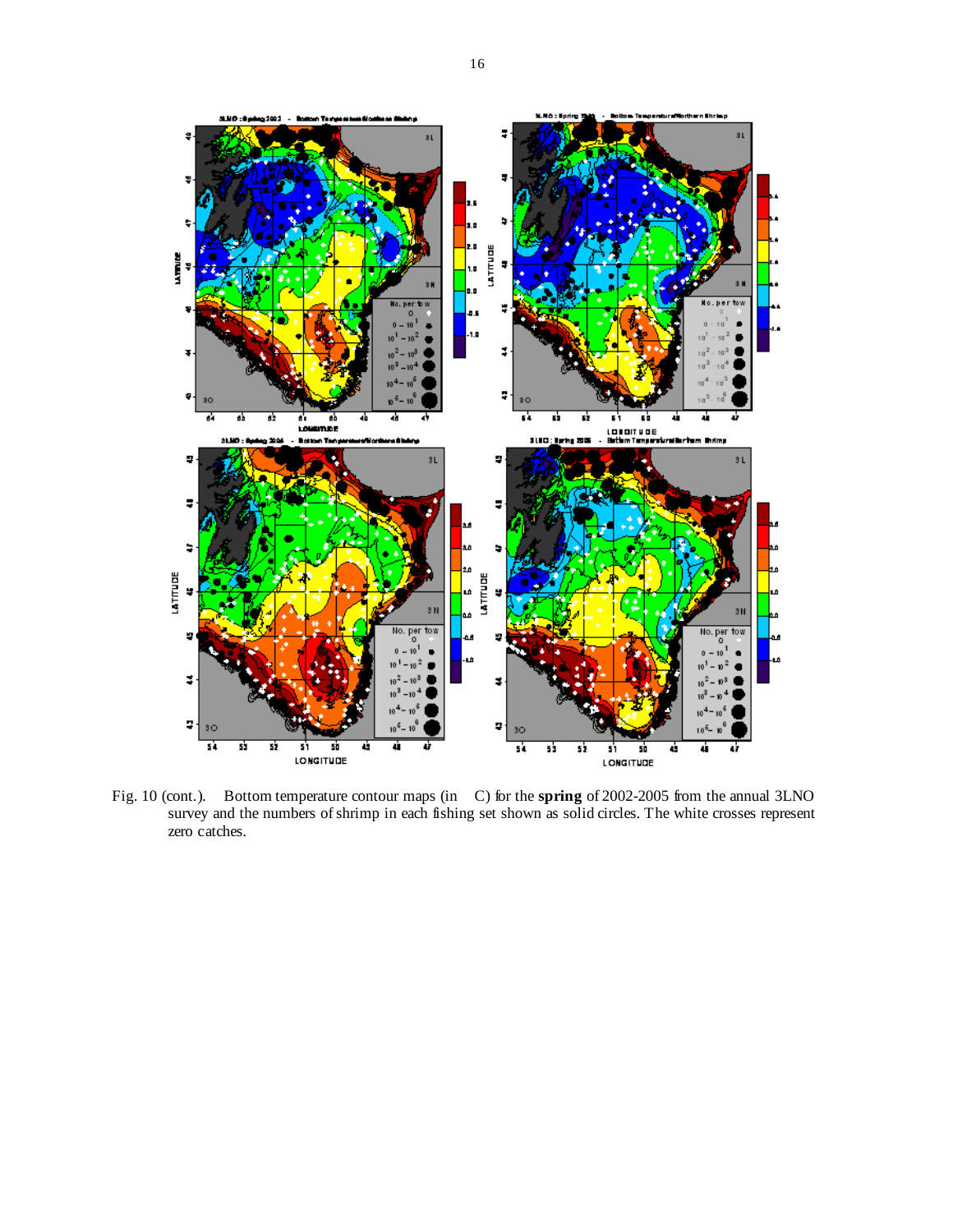

Fig. 11. Bottom temperature contour maps (in °C) for the **spring** of 1998-2001 from the annual 3LNO survey and the total weight of shrimp in each fishing set shown as solid circles. The white crosses represent zero catches.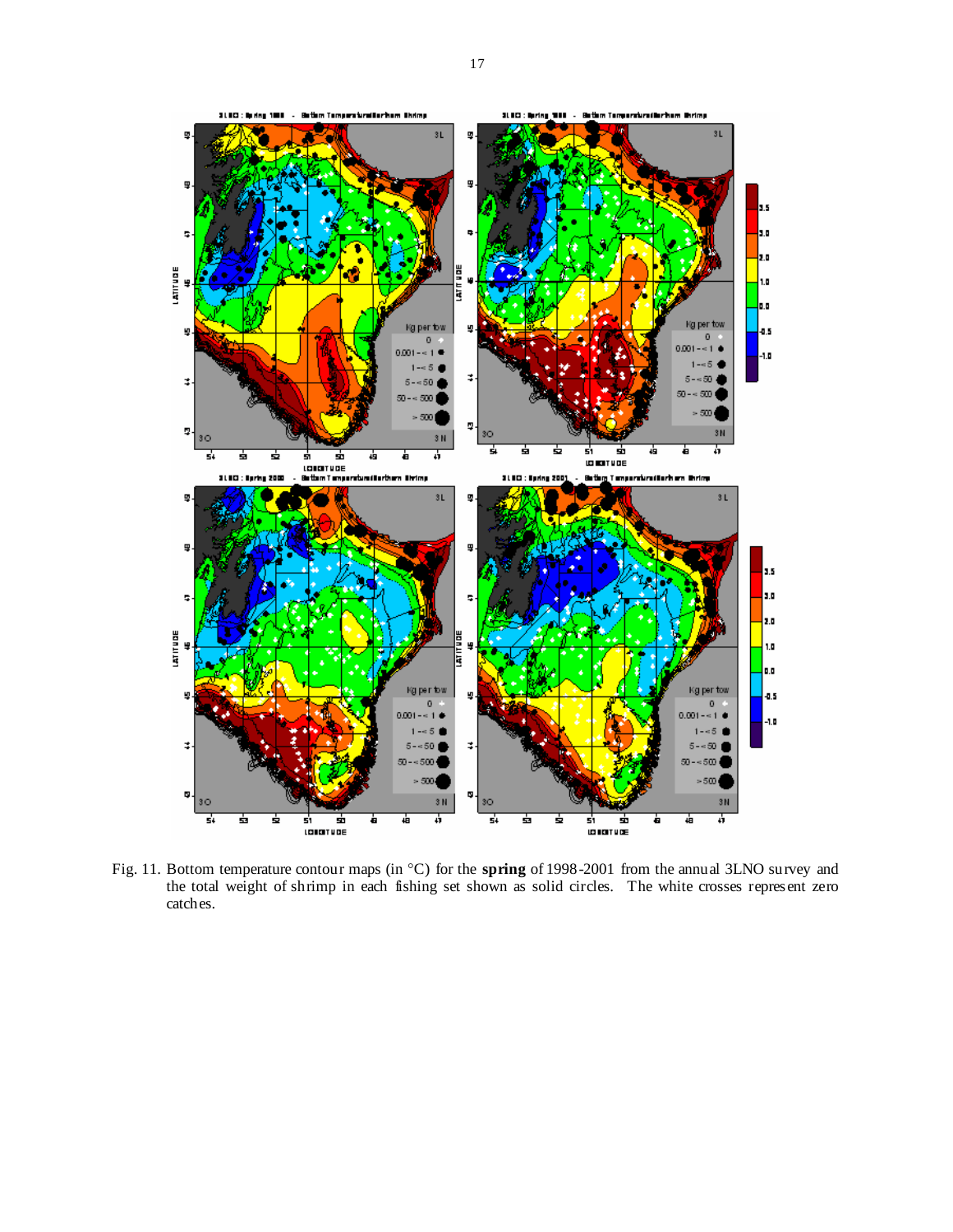

Fig. 11. (Cont.). Bottom temperature contour maps (in C) for the **spring** of 2002-2005 from the annual 3LNO survey and the total weight of shrimp in each fishing set shown as solid circles. The white crosses represent zero catches.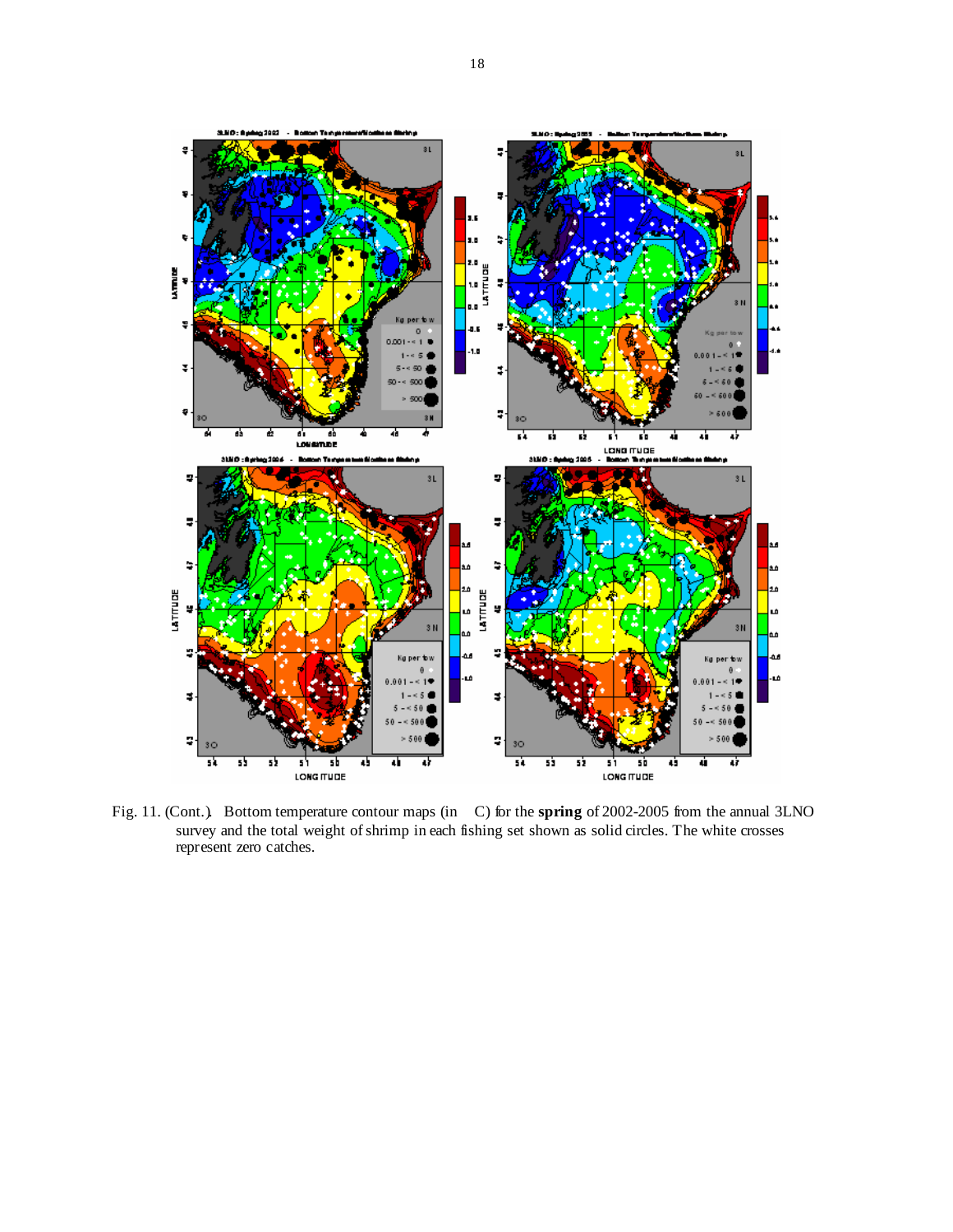

Fig. 12. Bottom temperature contour maps (in °C) for the **fall** of 1995-1998 from the annual 3LNO survey. The numbers of shrimp in each fishing set are shown as solid circles. The white crosses represent zero catches.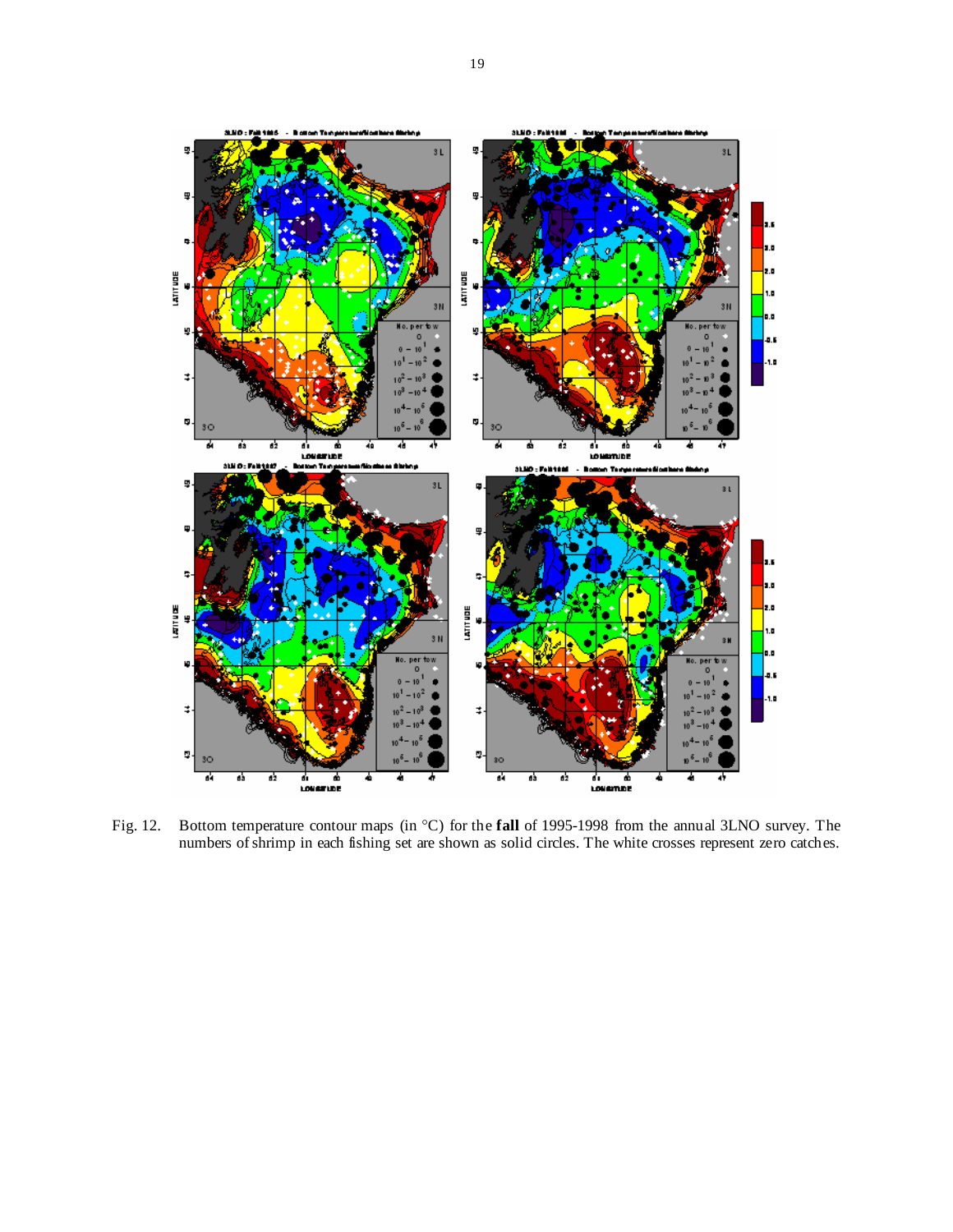

Fig. 12. (Cont.). Bottom temperature contour maps (in °C) for the **fall** of 1999-2002 from the annual 3LNO survey and the numbers of shrimp in each fishing set shown as solid circles. The white crosses represent zero catches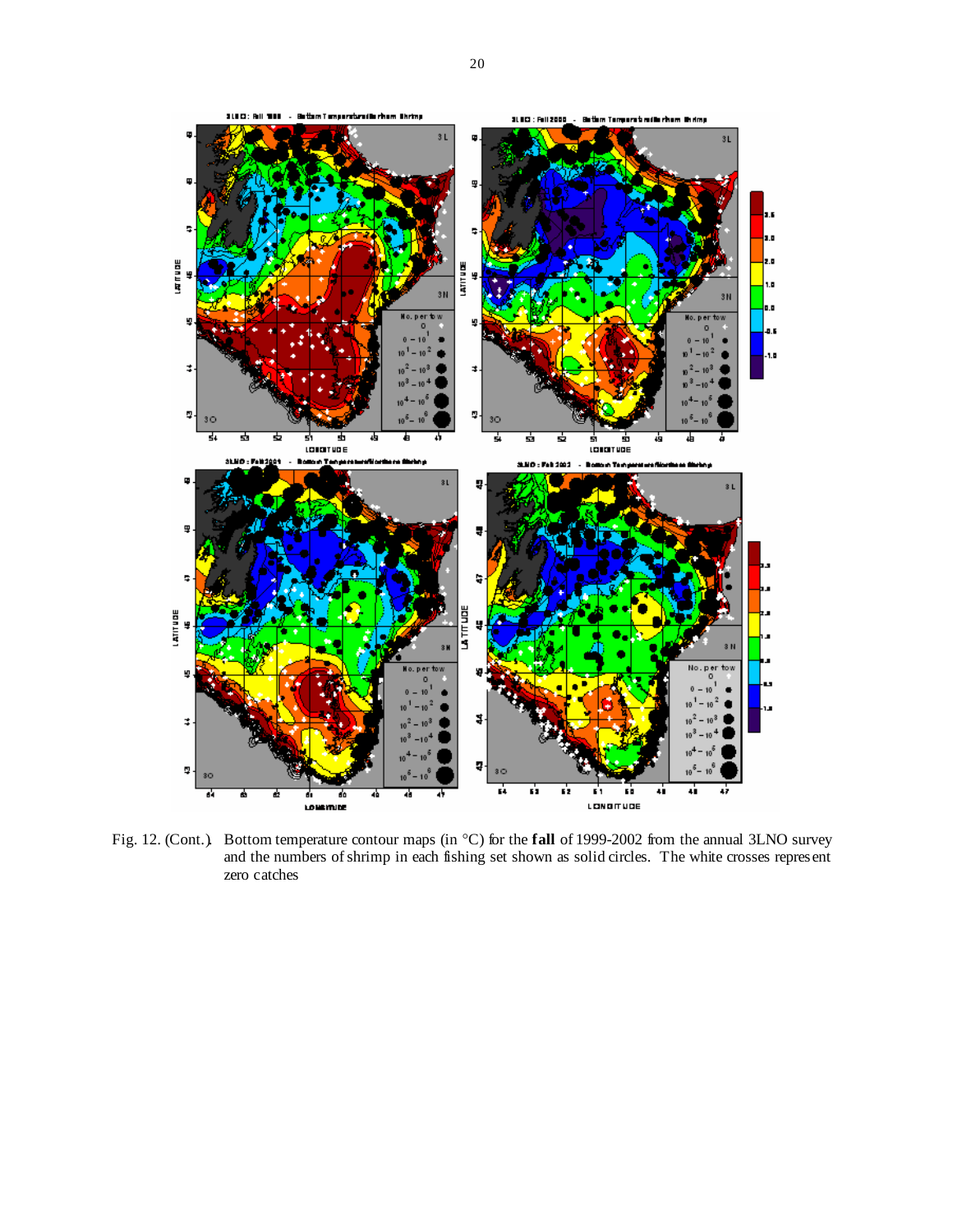

Fig. 12. (Cont.). Bottom temperature contour maps (in °C) for the **fall** of 2003 and 2004 from the annual 3LNO survey and the numbers of shrimp in each fishing set shown as solid circles. The white crosses represent zero catches.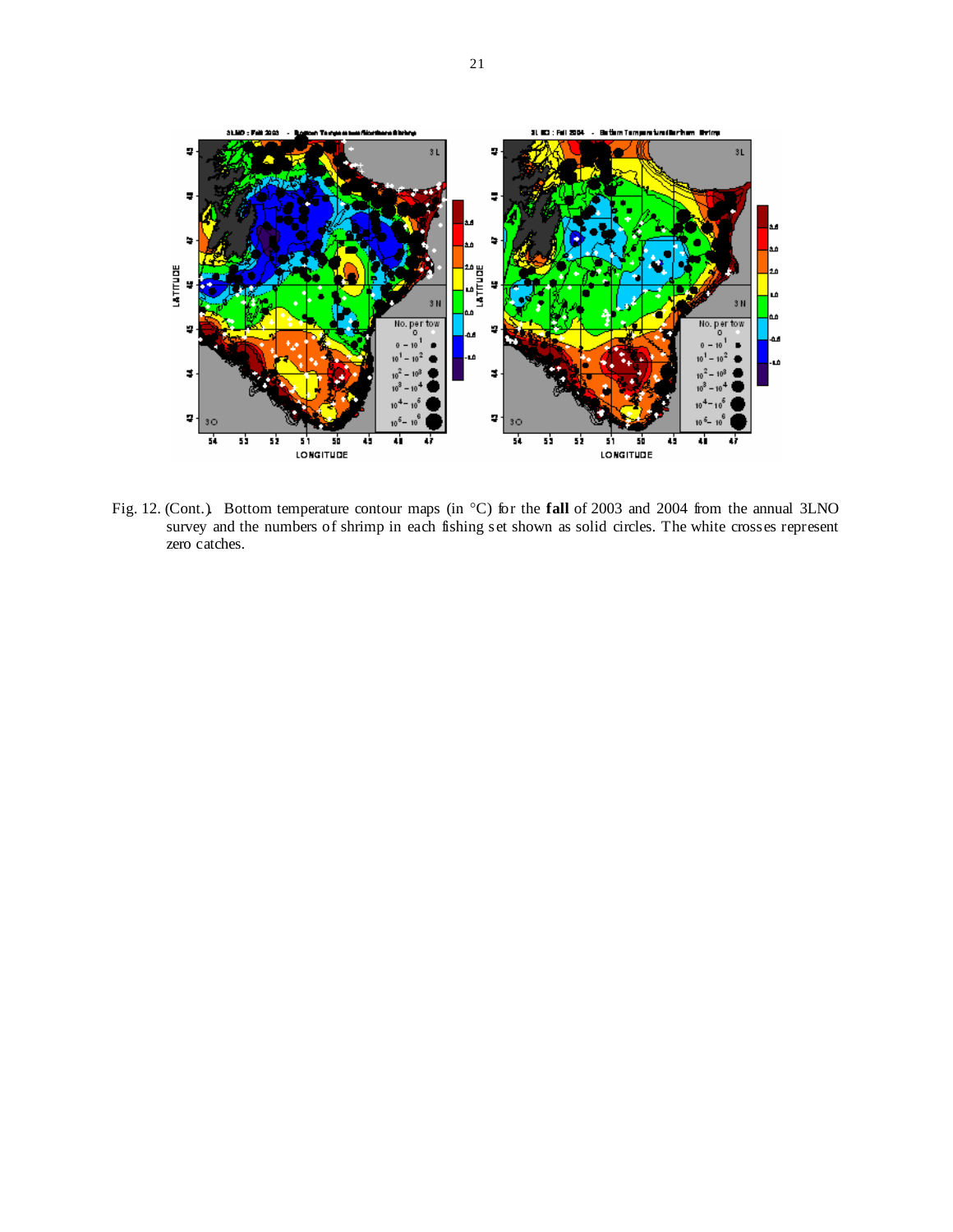

Fig. 13. Bottom temperature contour maps (in °C) for the **fall** of 1995-1998 from the annual 3LNO survey and the weight of shrimp in each fishing set shown as solid circles. The white crosses represent zero catches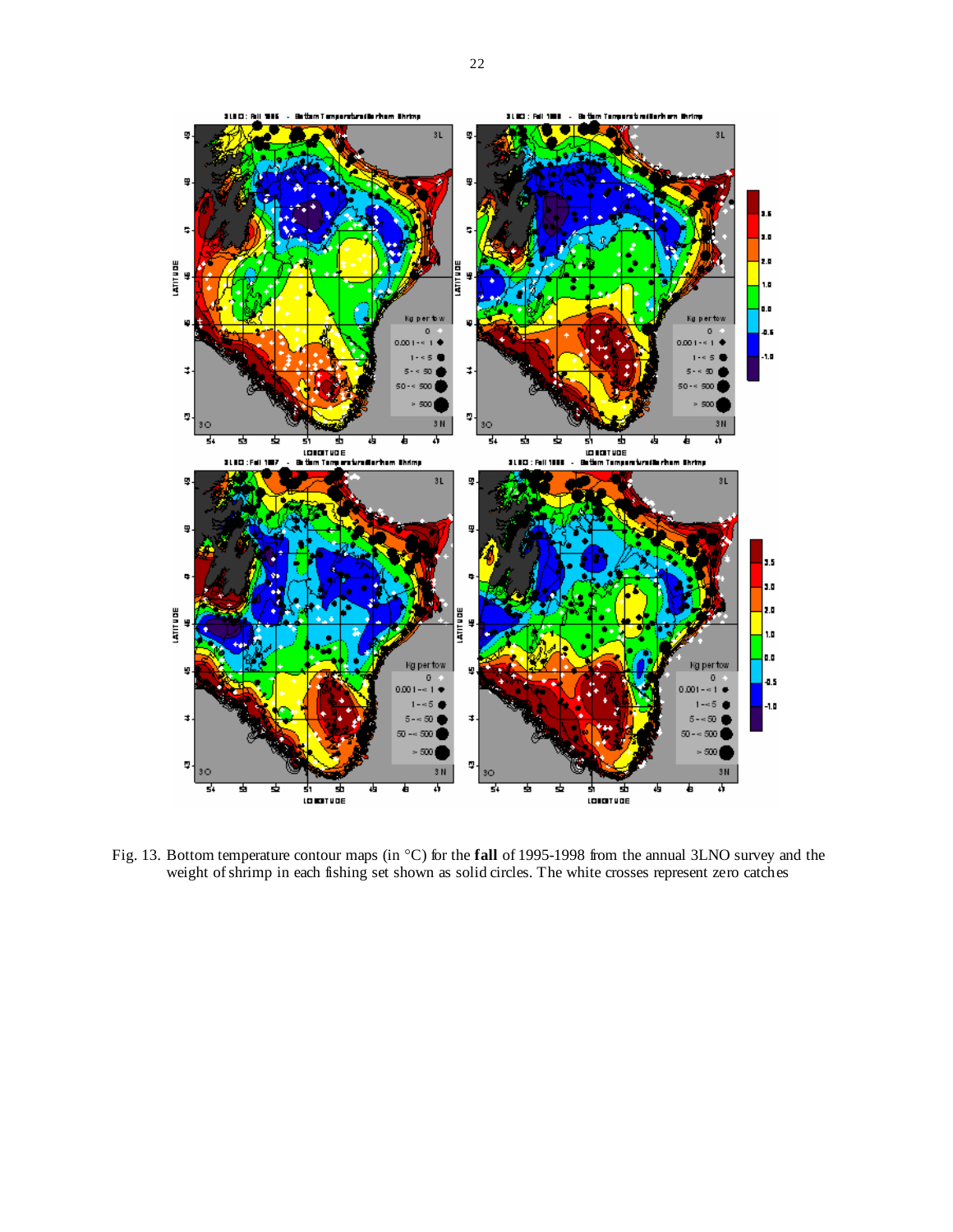

Fig. 13. (Cont.). Bottom temperature contour maps (in °C) for the **fall** of 1999-2002 from the annual 3LNO survey and the weight of shrimp in each fishing set shown as solid circles. The white crosses represent zero catches.